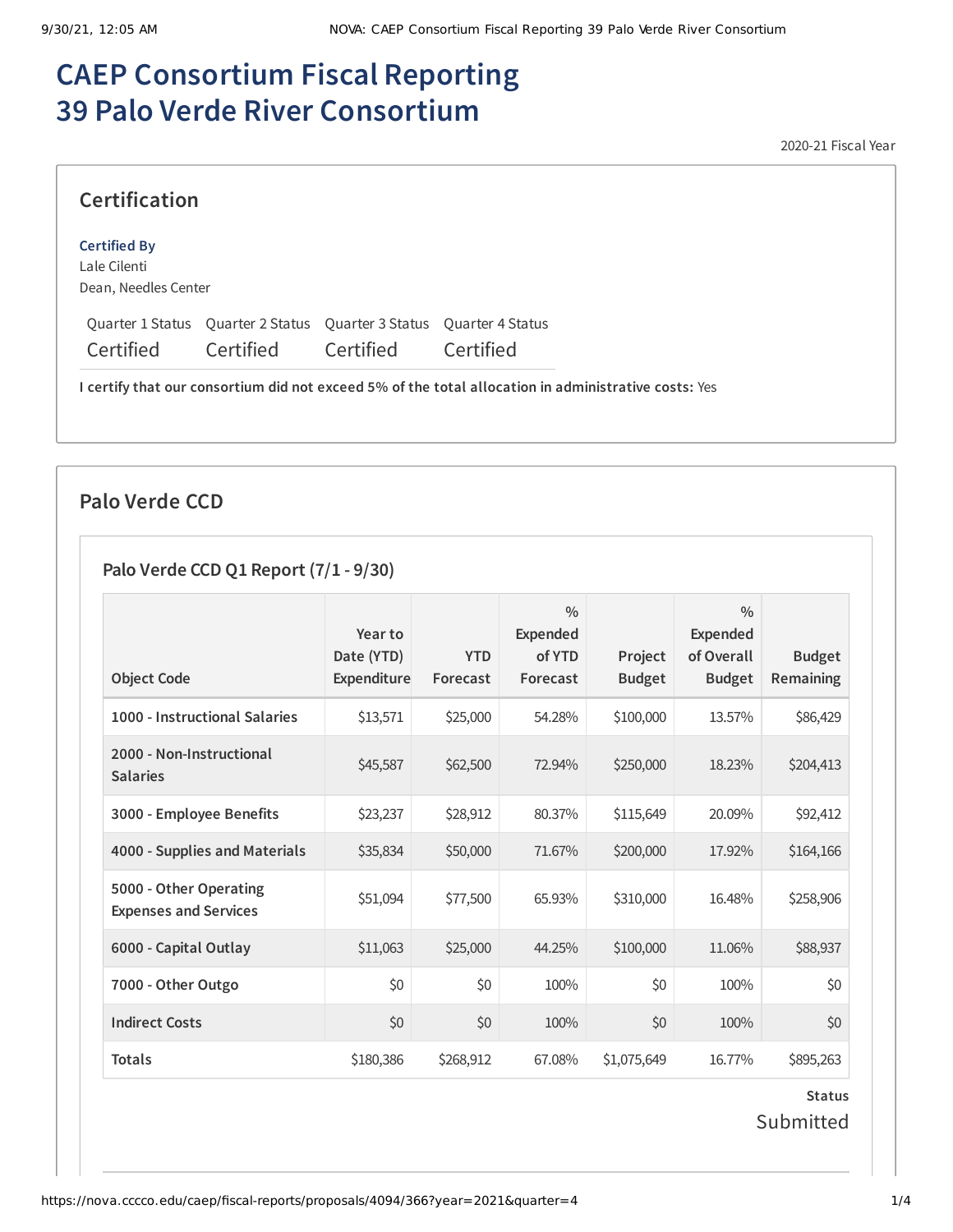### **Palo Verde CCD Q2 Report (10/1 - 12/31)**

| <b>Object Code</b>                                     | Year to<br>Date (YTD)<br>Expenditure | <b>YTD</b><br>Forecast | $\frac{0}{0}$<br><b>Expended</b><br>of YTD<br>Forecast | Project<br><b>Budget</b> | $\frac{0}{0}$<br><b>Expended</b><br>of Overall<br><b>Budget</b> | <b>Budget</b><br><b>Remaining</b> |
|--------------------------------------------------------|--------------------------------------|------------------------|--------------------------------------------------------|--------------------------|-----------------------------------------------------------------|-----------------------------------|
| 1000 - Instructional Salaries                          | \$27,143                             | \$50,000               | 54.29%                                                 | \$100,000                | 27.14%                                                          | \$72,857                          |
| 2000 - Non-Instructional<br><b>Salaries</b>            | \$97,110                             | \$125,000              | 77.69%                                                 | \$250,000                | 38.84%                                                          | \$152,890                         |
| 3000 - Employee Benefits                               | \$44,117                             | \$57,825               | 76.29%                                                 | \$115,649                | 38.15%                                                          | \$71,532                          |
| 4000 - Supplies and Materials                          | \$44,579                             | \$100,000              | 44.58%                                                 | \$200,000                | 22.29%                                                          | \$155,421                         |
| 5000 - Other Operating<br><b>Expenses and Services</b> | \$118,569                            | \$155,000              | 76.5%                                                  | \$310,000                | 38.25%                                                          | \$191,431                         |
| 6000 - Capital Outlay                                  | \$11,063                             | \$50,000               | 22.13%                                                 | \$100,000                | 11.06%                                                          | \$88,937                          |
| 7000 - Other Outgo                                     | \$0                                  | \$0                    | 100%                                                   | \$0                      | 100%                                                            | \$0                               |
| <b>Indirect Costs</b>                                  | \$0                                  | \$0                    | 100%                                                   | \$0                      | 100%                                                            | \$0                               |
| <b>Totals</b>                                          | \$342,581                            | \$537,825              | 63.7%                                                  | \$1,075,649              | 31.85%                                                          | \$733,068                         |

### **Summary of Activities:**

# **Status** Submitted

# **Allocation Year Closeout: 2018-19**

I have reviewed the financial reports for my agency and confirm that all funds for this allocation year have been spent.

**2018-19 Reverted Funds:**

\$0

.

**2018-19 Status** Closed

**Submitting Authority** Ms. Lale Cilenti, Dean, Needles Center

**Palo Verde CCD Q3 Report (1/1 - 3/31)**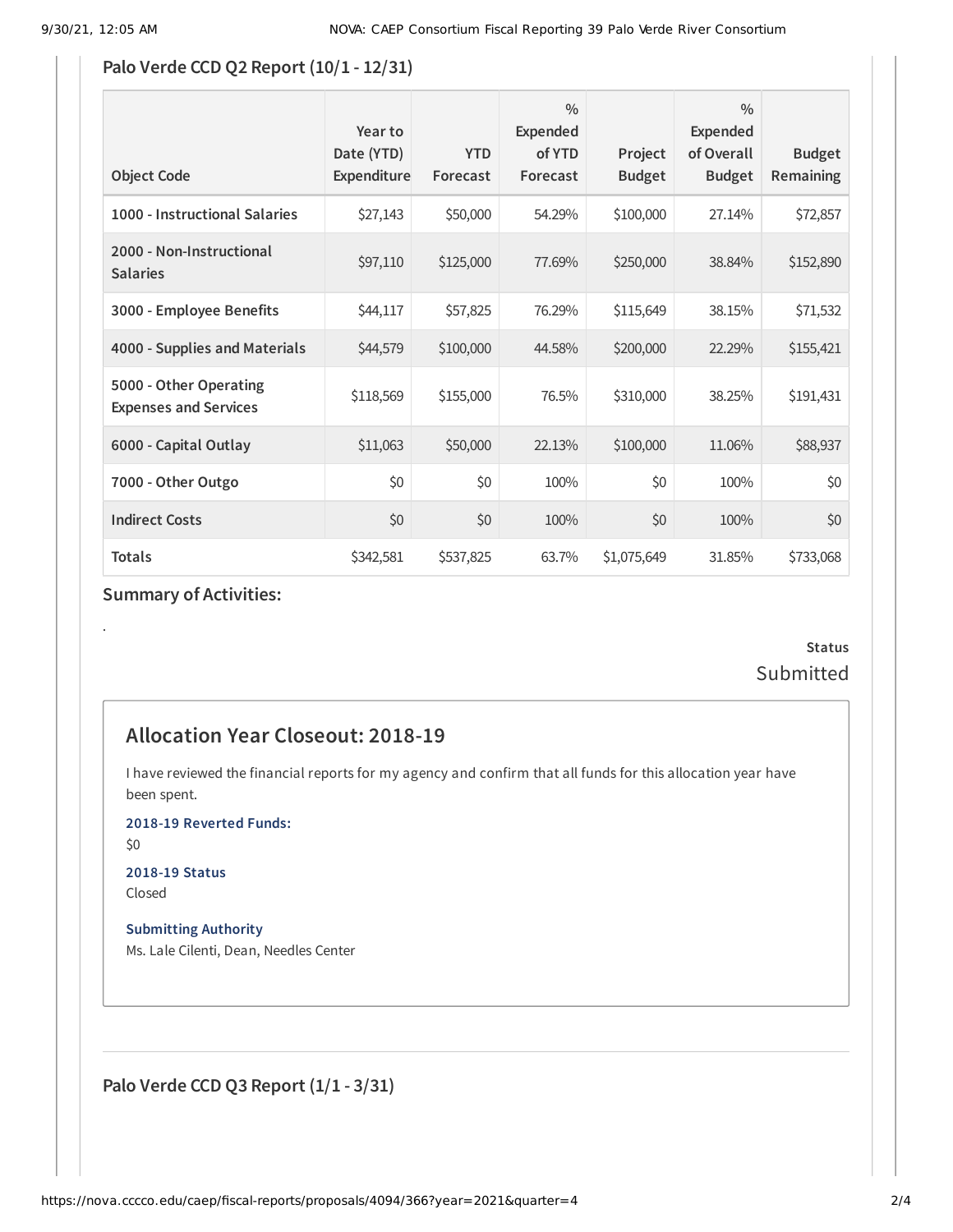| <b>Object Code</b>                                     | Year to<br>Date (YTD)<br>Expenditure | <b>YTD</b><br>Forecast | $\frac{0}{0}$<br>Expended<br>of YTD<br>Forecast | Project<br><b>Budget</b> | $\frac{0}{0}$<br>Expended<br>of Overall<br><b>Budget</b> | <b>Budget</b><br>Remaining |
|--------------------------------------------------------|--------------------------------------|------------------------|-------------------------------------------------|--------------------------|----------------------------------------------------------|----------------------------|
| 1000 - Instructional Salaries                          | \$40,714                             | \$75,000               | 54.29%                                          | \$100,000                | 40.71%                                                   | \$59,286                   |
| 2000 - Non-Instructional<br><b>Salaries</b>            | \$142,133                            | \$187,500              | 75.8%                                           | \$250,000                | 56.85%                                                   | \$107,867                  |
| 3000 - Employee Benefits                               | \$68,737                             | \$86,737               | 79.25%                                          | \$115,649                | 59.44%                                                   | \$46,912                   |
| 4000 - Supplies and Materials                          | \$45,044                             | \$150,000              | 30.03%                                          | \$200,000                | 22.52%                                                   | \$154,956                  |
| 5000 - Other Operating<br><b>Expenses and Services</b> | \$170,343                            | \$232,500              | 73.27%                                          | \$310,000                | 54.95%                                                   | \$139,657                  |
| 6000 - Capital Outlay                                  | \$11,063                             | \$75,000               | 14.75%                                          | \$100,000                | 11.06%                                                   | \$88,937                   |
| 7000 - Other Outgo                                     | \$0                                  | \$0                    | 100%                                            | \$0                      | 100%                                                     | \$0                        |
| <b>Indirect Costs</b>                                  | \$0                                  | \$0                    | 100%                                            | \$0                      | 100%                                                     | \$0                        |
| <b>Totals</b>                                          | \$478,034                            | \$806,737              | 59.26%                                          | \$1,075,649              | 44.44%                                                   | \$597,615                  |

#### **Corrective Action Plan**

Projects have been delayed or deferred due to the pandemic.

**Status** Submitted

**Palo Verde CCD Q4 Report (4/1 - 6/30)**